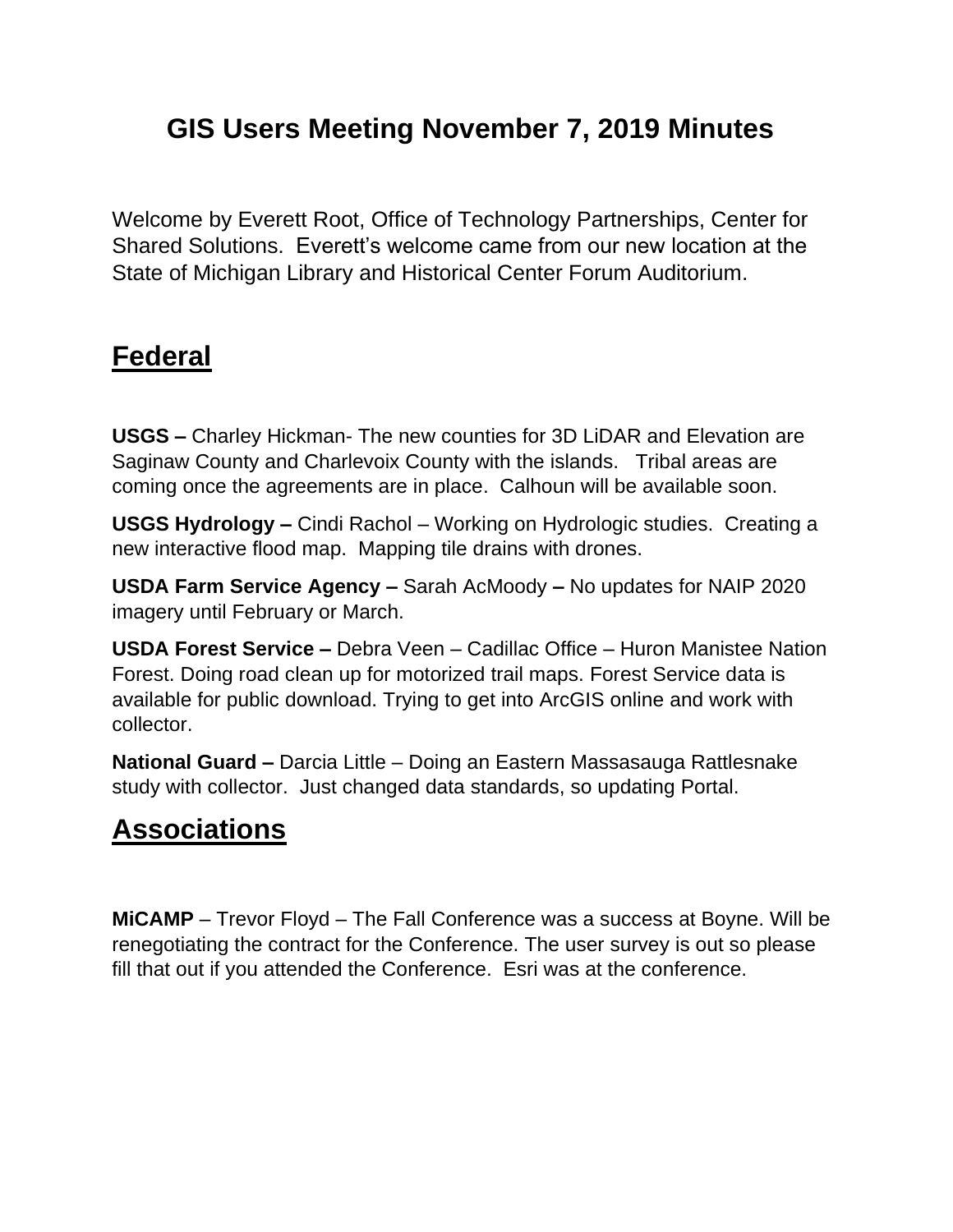### **State**

**EGLE –** Dale Bridgeford – Doing stuff with collector. Taking pictures with collector and putting them into an access report that can be printed to pdf's so they don't have to be stored.

**MDNR –** Craig McVean - Surveyor for DNR, Cadillac office. Working on the new Datum for Michigan.

**MDOT–** Frank Boston – Working on UAV's. Doing mapping, organizing 2700 drone photos. Getting UAS program off the ground. Doing surveys of Airports. Also attended a UAV Exports Conference in Las Vegas. Learned lots. MDOT will be purchasing a drone with LiDAR capabilities. Working on a 3 phase UAV research project. Flew Standish at multiple elevations.

**MDOT–** Lisa Martin – MDOT Survey Section –

**MDOT–** Shawn Roy – MDOT CORS – Update on New Datums coming shortly.

**MDOT–** Karam Khattab – MDOT Metro Region – Doing Pavement Condition Studies. Converting PR locations.

**LEO - MDEC–** Diane Tuinstra – State Historic Preservation – Working with CSS to build a geodatabase from paper maps to digital. USGS topo's with sites on them are be digitized and geo-rectified.

**SLBA–** Jennifer Quinlivan – Working on brightfields on state property. Need a buffer of 5 miles from power stations. Currently have 300 viable sites.

**MSP –** Nikkia Anderson – Working on getting Portal up and running and ArcGIS online.

**MDARD –** Emma Lee-Conklin – Currently mapping everything by hand

**CSS –** Everett Root – GIS Day at the State of Michigan had a great turn out. MiSAIL QL2 LiDAR for Antrim and Otsego Counties are at USGS for processing. There will be no flying this fall.

**CSS –** Ulrika Zay – Been working on getting the logistics for this meeting operational at the command central in the auditorium.

**CSS –** Tony Olkowski – AGO Administrator and Open Data Portal. Worked with Attorney Generals office to get a disclaimer up for the applications on the Open Data Portal. Also working with the Board of Geographic Names as the Michigan State Geographic Names Authority to approve new geographic names thru a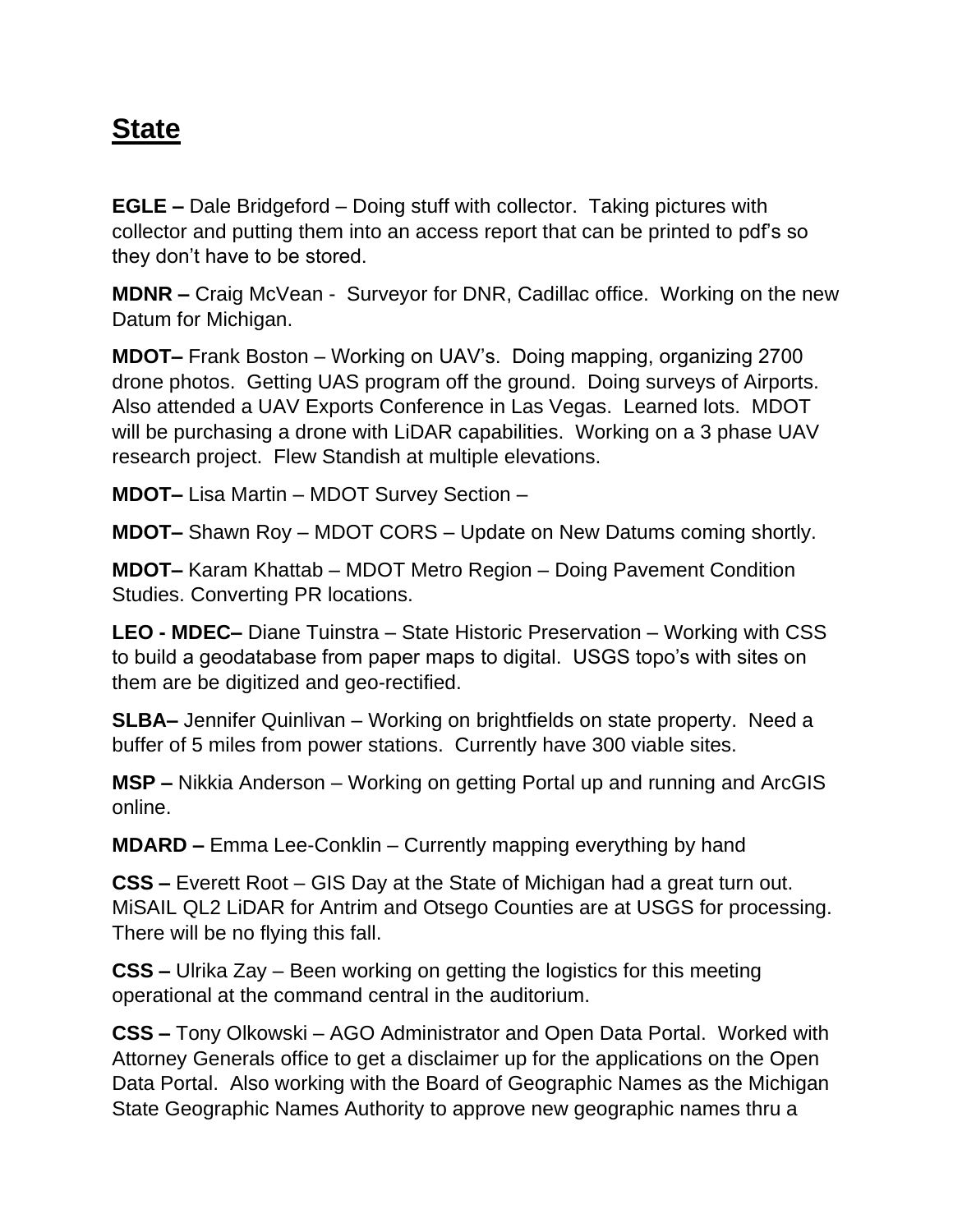state process. Continuing working with parcels for internal state use. Currently have 25 Counties in the parcel database.

### **Regional**

Ann Burns – SEMCOG – Doing bike and pedestrian count maps, also a Community Explorer map. Working on an Access to Parks and Amenities Map, it will be an interactive search map. Also doing a hard count Census map.

Brian Pawlik -SEMCOG – Working on Bike and Pedestrian Trails.

### **Local**

Josh Green – Grand Traverse County – Currently upgrading server and updating software for permitting.

Andy Skelton – City of Lansing – Lost City Works administrator, so stepping in to support that. Working on getting Esri geo-events server deployed for real time events. Doing dashboard updates for Emergency Management.

Sandon Lettieri – Livingston County – Doing election mapping from last Tuesday's election. Script would run that would periodically update the results. Working on LUCA for the Census Bureau. Working towards 2020 imagery project.

Trevor Floyd – St. Clair County – Working with Equalization on maps using BS&A software. Lots of change on Building Footprint maps. Making new maps for Emergency Management in geo cortex environment. Playing with geocoders.

Ben Terry – St. Clair County – Doing geocoding for Emergency Management. Fixing parcel with parcel drafter.

Nathan Fazer - Midland County – Doing an Enterprise 2-day deployment with Esri, there have been some SSL certificate issues. Mosquito Control is in the offseason. Will be tweaking program, script downloading of National Weather Service historical data. Are not getting Drone flights in due to the weather.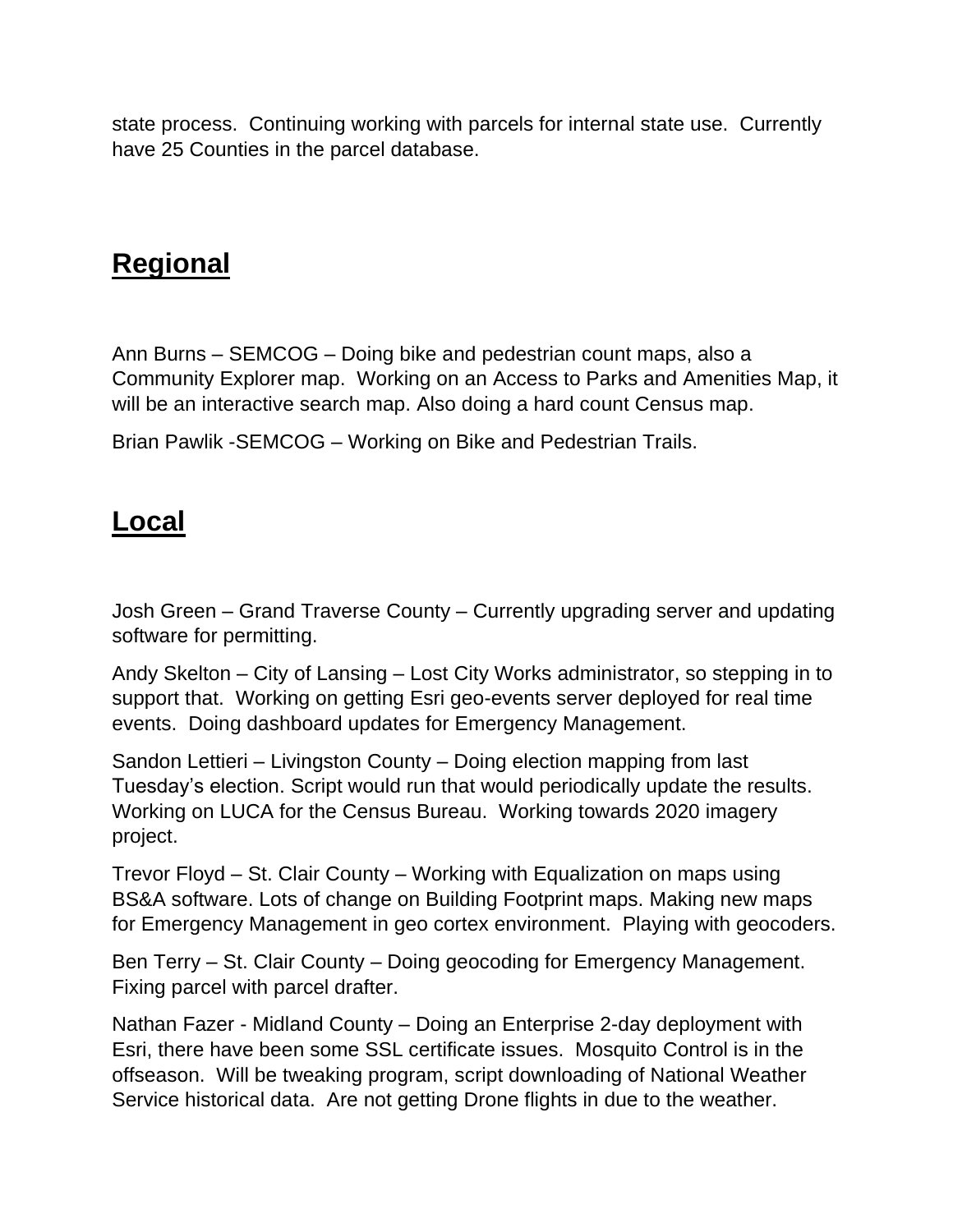Susan Moore – Oakland County – Working on Maps for Fire Agencies to be used in preplanning in ArcGIS Online. Using spark box in ArcGIS online. Have tablet on the Fire Trucks now and can use geo-events server with that and create fire dashboards. Revamping the Open Data Portal

Christian Carroll – DeWitt Township – Updating Non-Motorized Trail Map using imagery for ground truthing. Working on Census Bureau items. Also working on the New Construction program.

Virginia VanderVeen – Battle Creek – Deployed City Works environment using Verizon, so had to revamp the system doing scripting and routes mapped to road centerlines. Have a grant for services, have done a lead service verification map, water and sewer tap slips were linked to the parcel layer, which was directly linked to the work orders. Green is done and red needs to be done. The custom fields don't automatically transfer so they have scripted a sub application. Working on a Hydrant winter checking application done in SDE in City Works.

Elizabeth Goble – Battle Creek – Working on Non Motorized Transportation Plan to put up on the website. Starting work on a Business Development online map showing available properties. Also working on a Marijuana Dispensary map and an application for the annual lighting inventory using Arc pad and Trimble to mark where lights are out.

Amy Stuyveiant – Detroit Water and Sewer Department – Working with the Nature Conservancy and Earth Foundation mapping Green Stormwater Infrastructure project where people can see proposed projects. Working on Open Data Portal and Survey 123 and Detroit Stormwater Hub. 2019 Impervious Surface data is coming. Migrating Asset Management to City Works.

# **Other**

Peipei Lin – Spicer –Working with Tuscola County so they can use collector in the field. Updating an inspection application for Van Buren.

Claire Peterson – MISIN – Michigan Invasive Species Meeting is next month.

Amanda Tickner – MSU Library – Open event at the MSU Library for GIS Day on November 13<sup>th</sup>. Immersive Display room will be open. Working with MSU IT to figure out Esri licensing.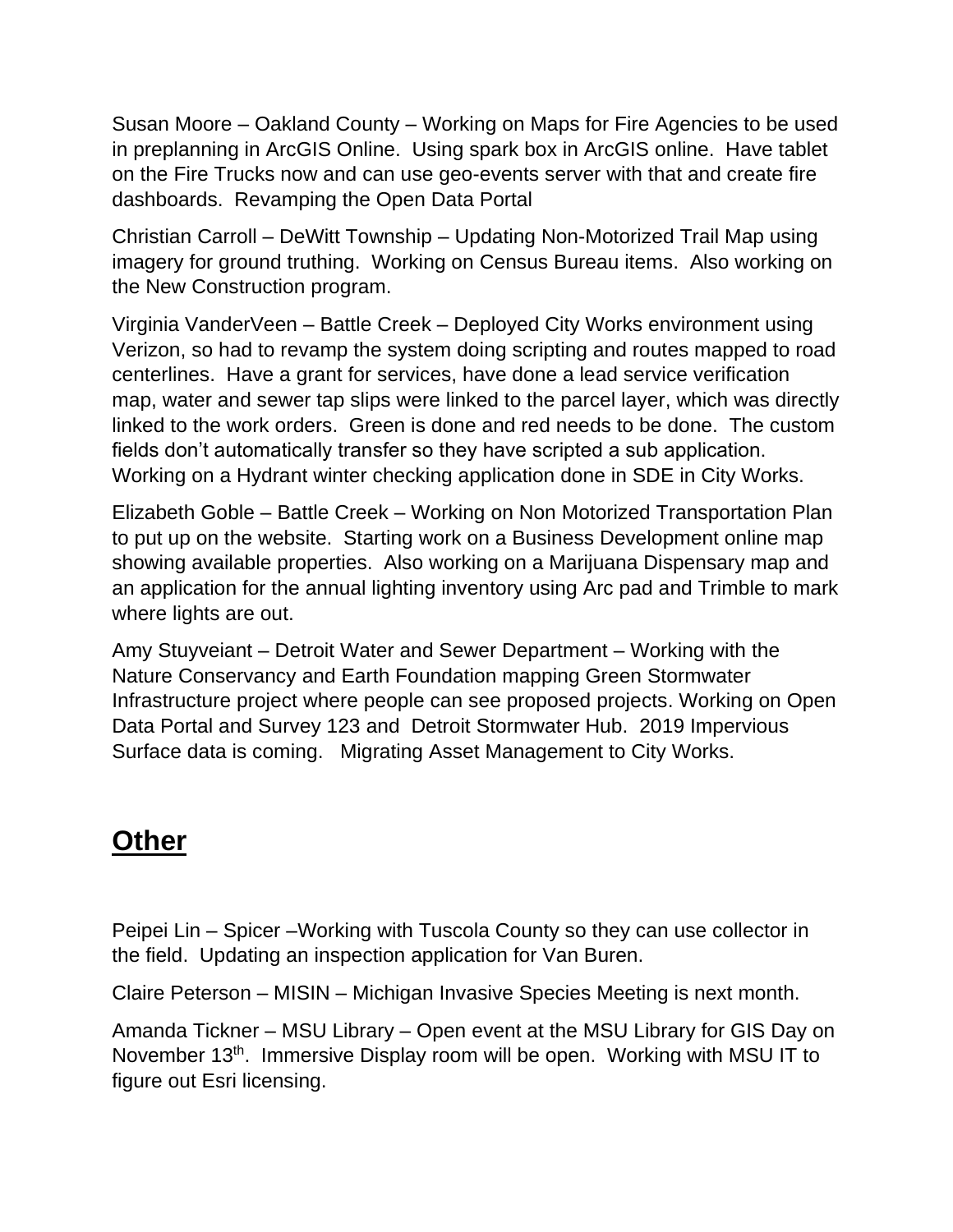Kasey Wilson – MSU Library – Currently working on 2 projects. First working to extract and vectorize the data of the Map Collection. Mapping voice collections. Also looking into the GISP application process.

Laura Lake – LJB Inc. – Doing data collections using the Collector app offline. Managing AGO accounts for Clients. Set up Hub Pages. Just got drone certified.

Daniel Horn – Seiler Instruments – Working on a contract with MDOT. New company in Michigan.

Ross Whitehead – Wolverine Engineering – Working on converting CAD projects to GIS.

Tom Thomas – Consumers Energy, Working with Real Estate parcel data. Migrating to New Collector from Classic Collector. Cannot track field agents in New Collector, so working to get that functioning in AGO.

Robin Aldrich/ Vicki Enriquez – Michigan Works –Working in ArcGIS for Mapping age groups 15 to 24. Mapping data for transportation and mapping customers for Service Centers.

William Singleton – Ecopia.ai Using next generation automation to extract map features very accurately.

Jessica Kane – Line 45, LLC – OSGO Foundation just started an email list so if you need to be signed up let her know.

### **Morning Special Topic**

Morning Session Special Topic: **New Datums for Michigan**

The National Geodetic Survey (NGS) is replacing NAVD88 and NAD83 ([https://www.ngs.noaa.gov/datums/newdatums/index.shtml\)](https://www.ngs.noaa.gov/datums/newdatums/index.shtml). Representatives from the surveying and GIS communities have been meeting to discuss how Michigan will address the upcoming changes. This presentation will provide an update on the current status of those discussions.

#### Presented by: **Shawn Roy, MDOT and Everett Root, CSS**